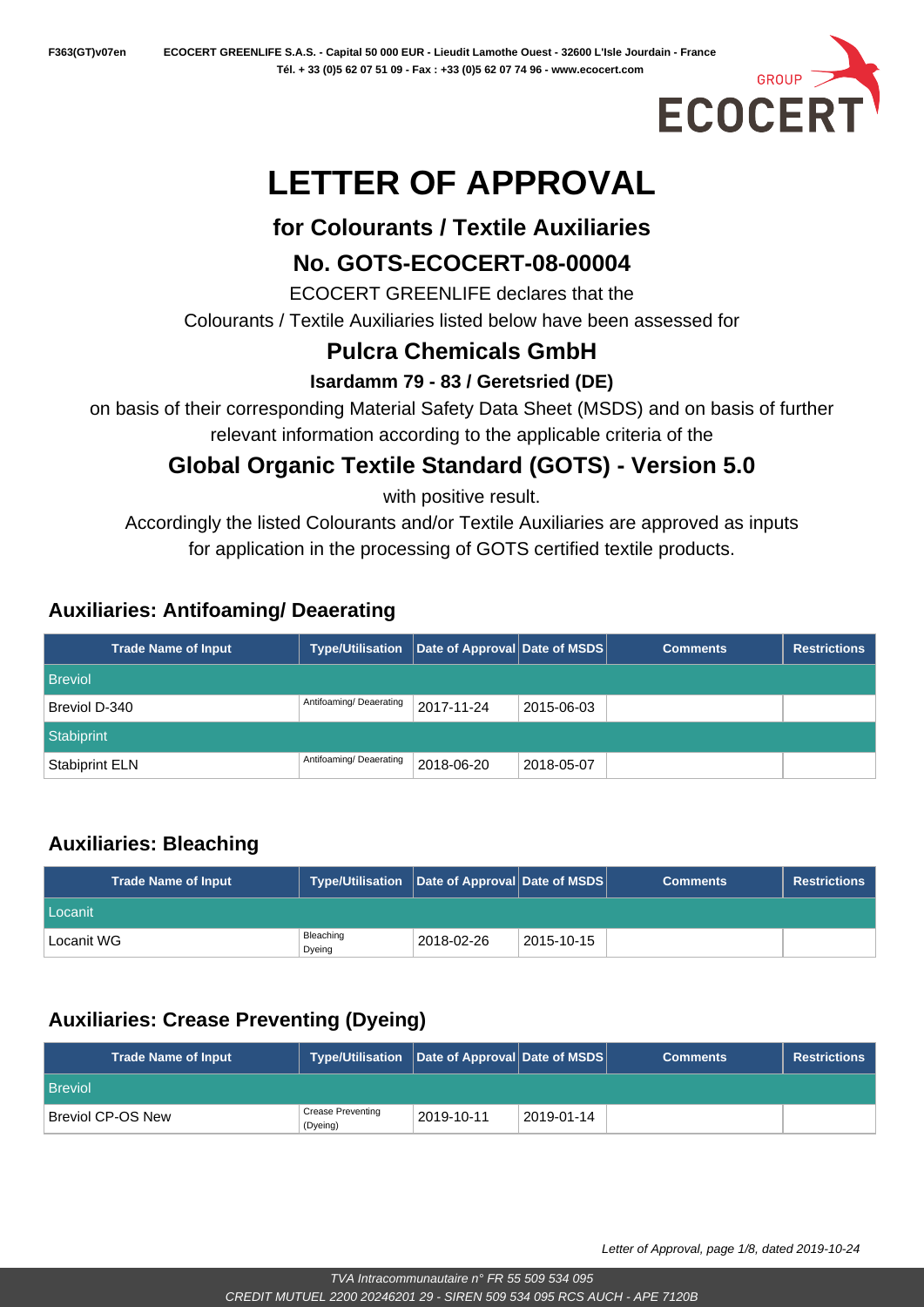

| <b>Trade Name of Input</b> | Type/Utilisation   Date of Approval   Date of MSDS    |            |            | <b>Comments</b> | <b>Restrictions</b> |
|----------------------------|-------------------------------------------------------|------------|------------|-----------------|---------------------|
| <b>Breviol LGS</b>         | <b>Crease Preventing</b><br>(Dyeing)                  | 2018-02-14 | 2015-06-02 |                 |                     |
| Breviol UFC conc           | <b>Crease Preventing</b><br>(Dyeing)<br>Pre-treatment | 2018-02-14 | 2016-08-08 |                 |                     |

#### **Auxiliaries: Detergent**

| <b>Trade Name of Input</b> | <b>Type/Utilisation</b> | Date of Approval Date of MSDS |            | <b>Comments</b> | <b>Restrictions</b> |
|----------------------------|-------------------------|-------------------------------|------------|-----------------|---------------------|
| Foryl                      |                         |                               |            |                 |                     |
| Foryl EB                   | Detergent               | 2019-10-24                    | 2019-07-30 |                 |                     |
| Foryl LN                   | Detergent<br>Wetting    | 2018-02-16                    | 2016-12-13 |                 |                     |
| <b>Fuman</b>               |                         |                               |            |                 |                     |
| Fuman ON                   | Detergent               | 2018-02-26                    | 2015-08-06 |                 |                     |

#### **Auxiliaries: Detergent (Dyeing)**

| <b>Trade Name of Input</b> | Type/Utilisation   Date of Approval   Date of MSDS |                   |            | <b>Comments</b> | <b>Restrictions</b> |
|----------------------------|----------------------------------------------------|-------------------|------------|-----------------|---------------------|
| <b>Osimol</b>              |                                                    |                   |            |                 |                     |
| Osimol RFX                 | Detergent (Dyeing)                                 | $12018 - 02 - 22$ | 2017-10-04 |                 |                     |

## **Auxiliaries: Detergent (Pre-treatment)**

| <b>Trade Name of Input</b> | Type/Utilisation   Date of Approval   Date of MSDS |            |            | <b>Comments</b> | <b>Restrictions</b> |
|----------------------------|----------------------------------------------------|------------|------------|-----------------|---------------------|
| <b>Foryl</b>               |                                                    |            |            |                 |                     |
| Foryl AE7 new (G)          | Detergent<br>(Pre-treatment)                       | 2018-02-16 | 2015-07-17 |                 |                     |
| Foryl WPH                  | Detergent<br>(Pre-treatment)                       | 2018-02-26 | 2017-04-12 |                 |                     |

#### **Auxiliaries: Dyeing**

| <b>Trade Name of Input</b> | Type/Utilisation Date of Approval Date of MSDS |            |            | <b>Comments</b> | <b>Restrictions</b> |
|----------------------------|------------------------------------------------|------------|------------|-----------------|---------------------|
| <b>Arbyl SFR</b>           | Dyeing                                         | 2018-02-14 | 2015-07-17 |                 |                     |

Letter of Approval, page 2/8, dated 2019-10-24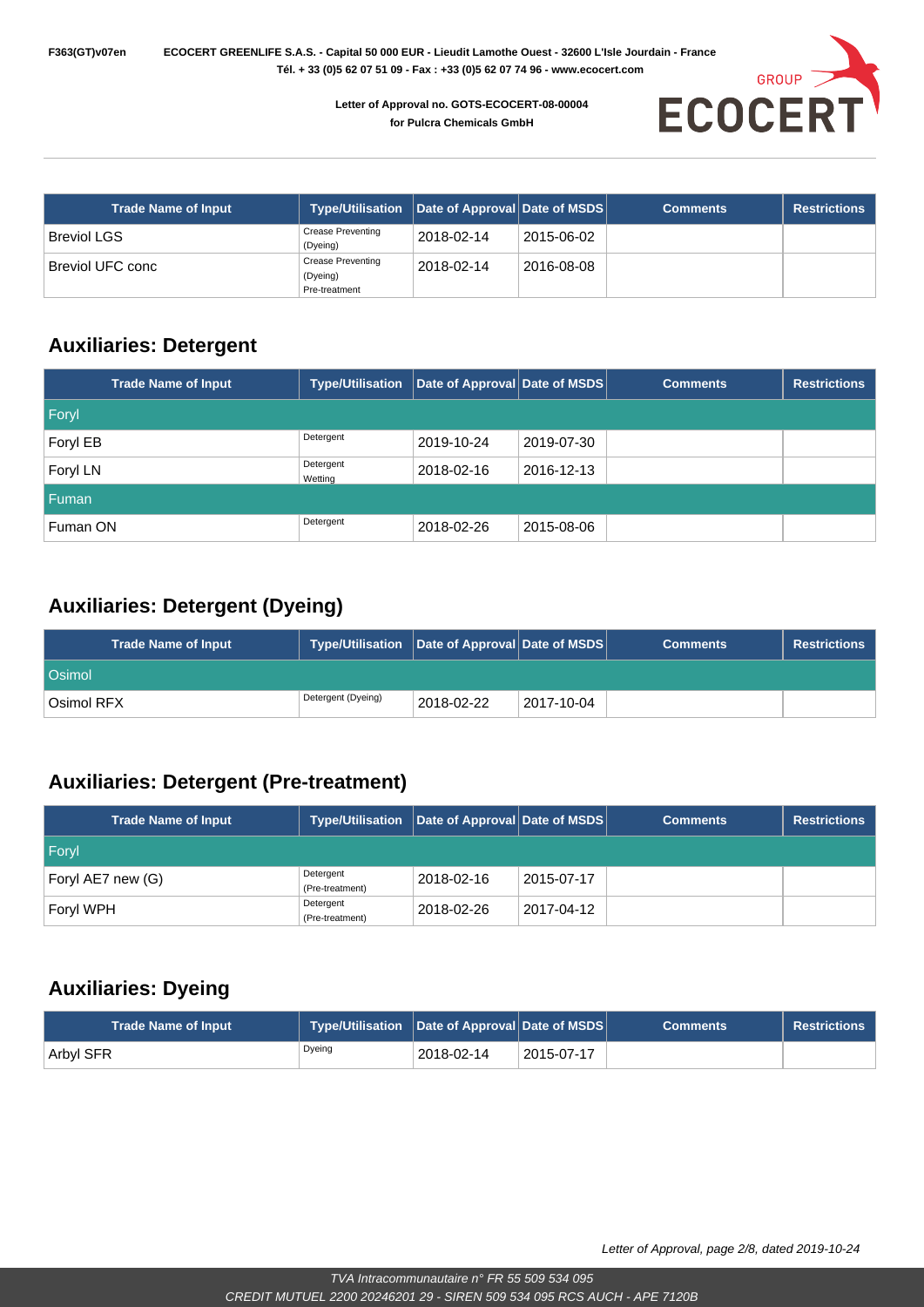

| <b>Trade Name of Input</b> | <b>Type/Utilisation</b> | Date of Approval Date of MSDS |            | <b>Comments</b>      | <b>Restrictions</b> |
|----------------------------|-------------------------|-------------------------------|------------|----------------------|---------------------|
| <b>Breviol</b>             |                         |                               |            |                      |                     |
| <b>Breviol PAM-N</b>       | Dyeing                  | 2018-02-14                    | 2015-06-01 |                      |                     |
| <b>Breviol WSM</b>         | Dyeing                  | 2018-02-14                    | 2017-05-22 |                      |                     |
| Lamepon                    |                         |                               |            |                      |                     |
| Lamepon N                  | Dyeing                  | 2018-02-22                    | 2015-06-09 |                      |                     |
| Osimol                     |                         |                               |            |                      |                     |
| Osimol RE New              | Dyeing                  | 2017-11-14                    | 2015-11-05 | formerly "Lamepon RE |                     |
|                            |                         |                               |            | Neu (SF)"            |                     |

#### **Auxiliaries: Edge Glue**

| <b>Trade Name of Input</b> | Type/Utilisation Date of Approval Date of MSDS |            |            | <b>Comments</b>      | <b>Restrictions</b> |
|----------------------------|------------------------------------------------|------------|------------|----------------------|---------------------|
| Stabicryl                  |                                                |            |            |                      |                     |
| Stabicryl 1009             | Edge Glue                                      | 2018-02-26 | 2015-07-02 | must not be used for |                     |
|                            |                                                |            |            | coating and filling  |                     |

#### **Auxiliaries: Fibre and Yarn Processing**

| <b>Trade Name of Input</b> | <b>Type/Utilisation</b>      | Date of Approval Date of MSDS |            | <b>Comments</b> | <b>Restrictions</b> |
|----------------------------|------------------------------|-------------------------------|------------|-----------------|---------------------|
| Selbana 3001N              | Fibre and Yarn<br>Processing | 2018-02-26                    | 2017-06-29 |                 |                     |
| Selbana 4554 V             | Fibre and Yarn<br>Processing | 2018-02-26                    | 2017-01-10 |                 |                     |
| Selbana GLF                | Fibre and Yarn<br>Processing | 2018-02-26                    | 2015-06-02 |                 |                     |
| Selbana UN                 | Fibre and Yarn<br>Processing | 2018-08-24                    | 2017-11-14 |                 |                     |
| Spreitan 418               | Fibre and Yarn<br>Processing | 2018-12-10                    | 2017-07-03 |                 |                     |

#### **Auxiliaries: Finishing**

| <b>Trade Name of Input</b> | Type/Utilisation Date of Approval Date of MSDS |            |            | <b>Comments</b> | <b>Restrictions</b> |
|----------------------------|------------------------------------------------|------------|------------|-----------------|---------------------|
| I SETILON KN               | Finishing                                      | 2018-02-26 | 2016-08-08 |                 |                     |
| Nonax                      |                                                |            |            |                 |                     |
| Nonax KEV N                | Finishing                                      | 2019-05-28 | 2019-05-14 |                 |                     |

Letter of Approval, page 3/8, dated 2019-10-24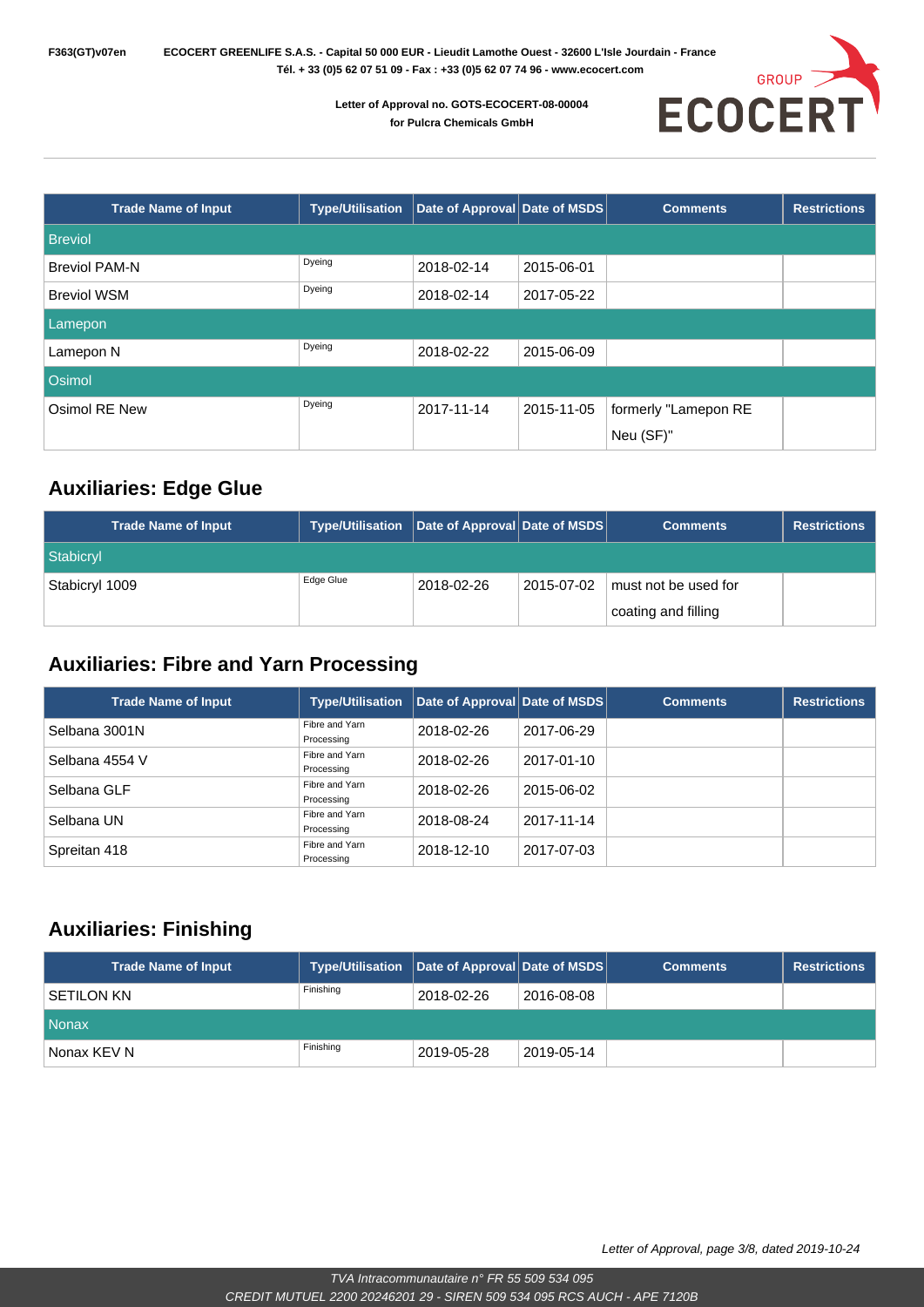

#### **Auxiliaries: Levelling**

| <b>Trade Name of Input</b> | Type/Utilisation Date of Approval Date of MSDS |            |            | <b>Comments</b> | <b>Restrictions</b> |
|----------------------------|------------------------------------------------|------------|------------|-----------------|---------------------|
| <b>Osimol</b>              |                                                |            |            |                 |                     |
| ็Osimol STB                | Levelling<br>Wetting                           | 2018-02-22 | 2017-10-04 |                 |                     |

#### **Auxiliaries: Mercerisation**

| <b>Trade Name of Input</b> | Type/Utilisation   Date of Approval   Date of MSDS |            |                          | <b>Comments</b> | <b>Restrictions</b> |
|----------------------------|----------------------------------------------------|------------|--------------------------|-----------------|---------------------|
| ' Floranit MNF             | Mercerisation                                      | 2018-02-26 | $\overline{2017}$ -11-10 |                 |                     |

#### **Auxiliaries: pH-Regulating**

| <b>Trade Name of Input</b> | Type/Utilisation Date of Approval Date of MSDS |            |            | <b>Comments</b> | <b>Restrictions</b> |
|----------------------------|------------------------------------------------|------------|------------|-----------------|---------------------|
| Securon                    |                                                |            |            |                 |                     |
| Securon MC                 | pH-Regulating                                  | 2019-03-22 | 2018-12-10 |                 |                     |

#### **Auxiliaries: Pre-treatment**

| <b>Trade Name of Input</b> | <b>Type/Utilisation</b> | Date of Approval Date of MSDS |            | <b>Comments</b> | <b>Restrictions</b> |
|----------------------------|-------------------------|-------------------------------|------------|-----------------|---------------------|
| Stabilol ZM                | Pre-treatment           | 2018-02-26                    | 2016-04-05 |                 |                     |
| Cottoclarin                |                         |                               |            |                 |                     |
| Cottoclarin KD             | Pre-treatment           | 2018-02-26                    | 2018-01-16 |                 |                     |
| Cottoclarin OK             | Pre-treatment           | 2018-02-26                    | 2018-01-16 |                 |                     |
| Securon                    |                         |                               |            |                 |                     |
| Securon 28                 | Pre-treatment           | 2018-02-22                    | 2015-08-20 |                 |                     |
| Securon 530                | Pre-treatment           | 2018-02-22                    | 2016-08-04 |                 |                     |
| Securon 540                | Pre-treatment           | 2018-02-26                    | 2017-10-19 |                 |                     |
| <b>Stabilol</b>            |                         |                               |            |                 |                     |
| Stabilol MG                | Pre-treatment           | 2018-02-22                    | 2016-02-04 |                 |                     |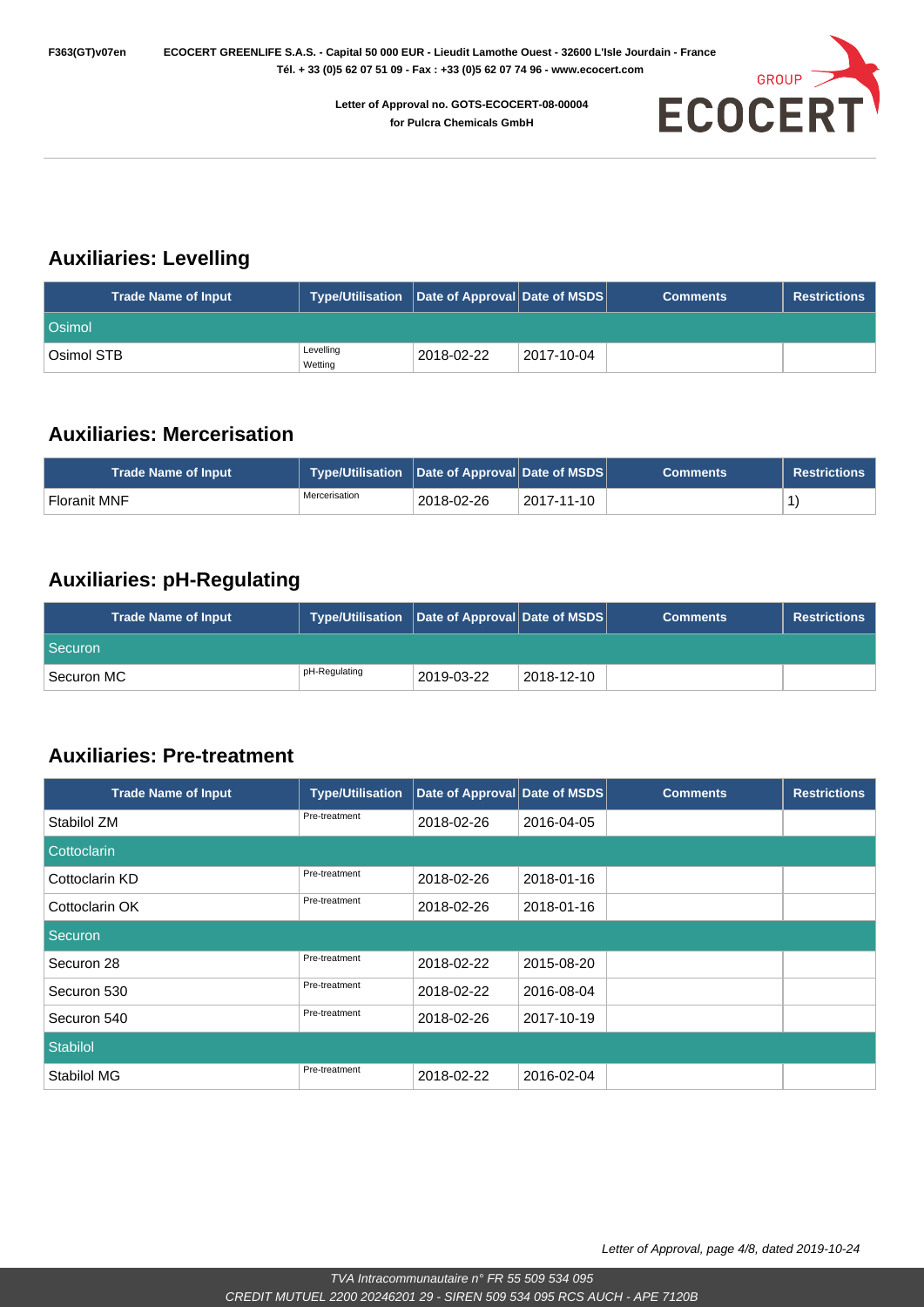

| <b>Trade Name of Input</b> | Type/Utilisation   Date of Approval   Date of MSDS |            |                         | <b>Comments</b> | <b>Restrictions</b> |
|----------------------------|----------------------------------------------------|------------|-------------------------|-----------------|---------------------|
| ' Stabilol UC              | Pre-treatment                                      | 2018-02-26 | 2016-04-05 <sup>+</sup> |                 |                     |

#### **Auxiliaries: Printing (other)**

| <b>Trade Name of Input</b> | <b>Type/Utilisation</b> | Date of Approval Date of MSDS |            | <b>Comments</b> | <b>Restrictions</b> |
|----------------------------|-------------------------|-------------------------------|------------|-----------------|---------------------|
| Lameprint KL 100           | Printing (other)        | 2018-02-22                    | 2015-10-20 |                 |                     |
| Printol G                  | Printing (other)        | 2018-02-22                    | 2015-06-03 |                 |                     |
| Stabiprint                 |                         |                               |            |                 |                     |
| <b>Stabiprint WASH</b>     | Printing (other)        | 2018-02-22                    | 2016-03-08 |                 |                     |

#### **Auxiliaries: Sequestering/ Dispersing**

| <b>Trade Name of Input</b> | <b>Type/Utilisation</b> | Date of Approval Date of MSDS |            | <b>Comments</b> | <b>Restrictions</b> |
|----------------------------|-------------------------|-------------------------------|------------|-----------------|---------------------|
| Locanit                    |                         |                               |            |                 |                     |
| Locanit ASR                | Sequestering/Dispersing | 2018-02-22                    | 2016-04-04 |                 |                     |
| Locanit S                  | Sequestering/Dispersing | 2018-02-22                    | 2015-06-02 |                 |                     |
| Securon                    |                         |                               |            |                 |                     |
| Securon 600                | Sequestering/Dispersing | 2018-02-22                    | 2015-06-03 |                 |                     |
| Securon AIC                | Sequestering/Dispersing | 2018-06-20                    | 2015-06-30 |                 |                     |
| Securon C                  | Sequestering/Dispersing | 2018-02-22                    | 2015-07-02 |                 |                     |

#### **Auxiliaries: Sizing**

| <b>Trade Name of Input</b> | <b>Type/Utilisation</b> | Date of Approval Date of MSDS |            | <b>Comments</b> | <b>Restrictions</b> |
|----------------------------|-------------------------|-------------------------------|------------|-----------------|---------------------|
| Avirol 308 AS              | Sizing                  | 2018-02-14                    | 2017-01-31 |                 |                     |
| Fibropur 3922              | Sizing                  | 2018-02-26                    | 2015-06-01 | contains PVA    | 2)                  |
| Fibropur P 140             | Sizing                  | 2019-05-28                    | 2016-05-02 |                 | 2)                  |
| Fibrotex 3901              | Sizing                  | 2018-02-16                    | 2015-06-01 |                 |                     |
| <b>FIBROTEX P41</b>        | Sizing                  | 2019-03-14                    | 2016-08-04 | contains PVA    | 2)                  |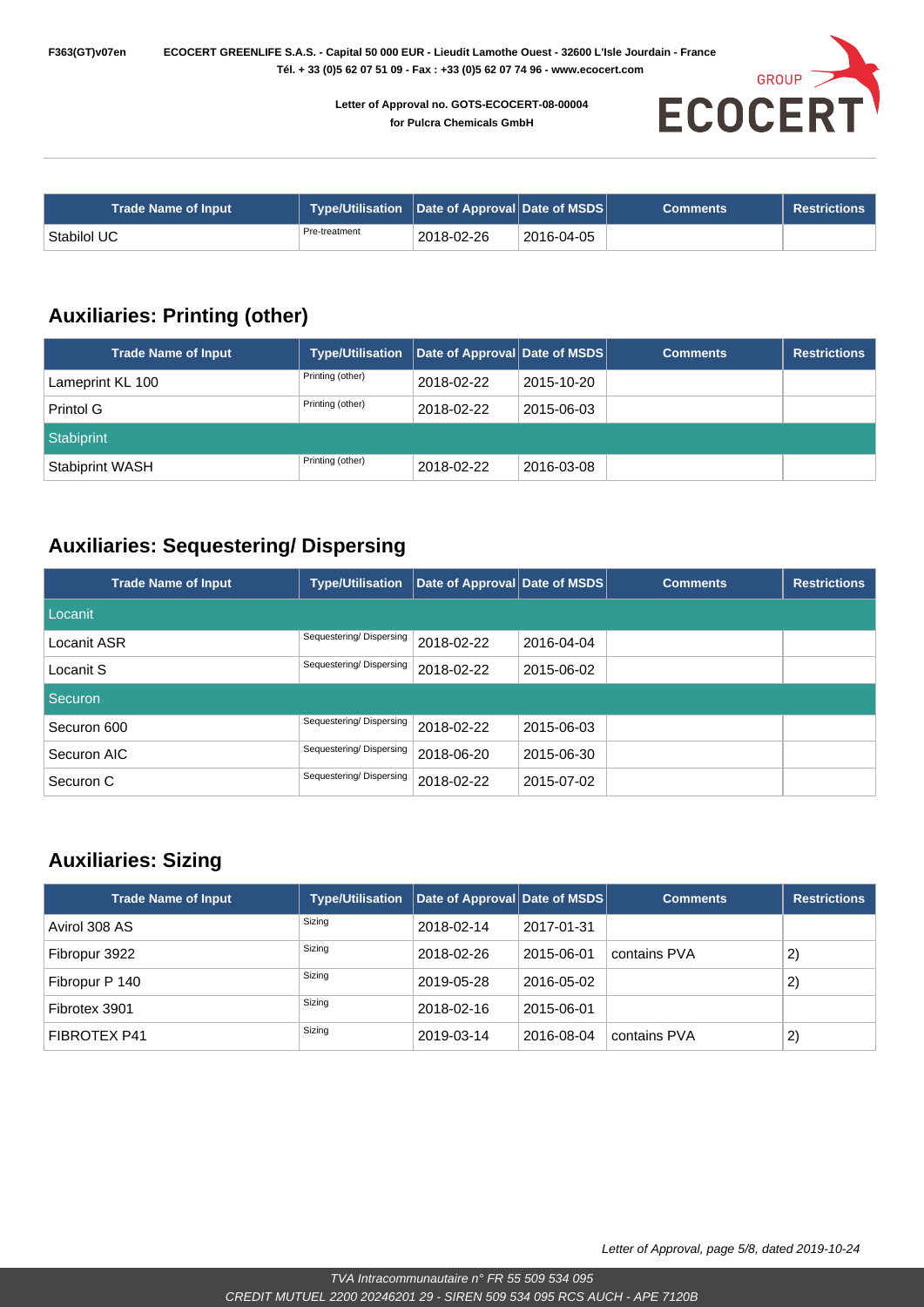



| <b>Trade Name of Input</b> | <b>Type/Utilisation</b> | Date of Approval Date of MSDS |            | <b>Comments</b> | <b>Restrictions</b> |
|----------------------------|-------------------------|-------------------------------|------------|-----------------|---------------------|
| <b>HORSIL HV 55-GR</b>     | Sizing                  | 2018-02-22                    | 2016-08-04 |                 |                     |
| INEX 746H                  | Sizing                  | 2018-02-26                    | 2017-03-14 |                 | 2)                  |
| Quellax 130 HAP            | Sizing                  | 2018-02-22                    | 2015-10-14 |                 |                     |
| Quellax TN                 | Sizing                  | 2018-02-22                    | 2015-10-14 |                 |                     |
| Avirol                     |                         |                               |            |                 |                     |
| Avirol KW 900              | Sizing                  | 2019-03-22                    | 2017-02-17 |                 |                     |
| Avirol NW94V-PI            | Sizing                  | 2018-02-14                    | 2015-06-02 |                 |                     |
| <b>Fibrosint</b>           |                         |                               |            |                 |                     |
| Fibrosint C 75             | Sizing                  | 2018-02-16                    | 2015-06-01 |                 | 2)                  |
| <b>Inex</b>                |                         |                               |            |                 |                     |
| Inex 760 A                 | Sizing                  | 2017-11-14                    | 2017-02-13 |                 | 2)                  |
| Inex 773C                  | Sizing                  | 2017-11-14                    | 2017-03-14 |                 | 2)                  |
| Inex FR 25                 | Sizing                  | 2017-11-08                    | 2016-11-16 |                 | 2)                  |
| Molvenin                   |                         |                               |            |                 |                     |
| Molvenin CX645             | Sizing                  | 2018-02-22                    | 2015-07-08 |                 |                     |
| Molvenin CX70              | Sizing                  | 2018-02-22                    | 2015-07-08 |                 |                     |
| Quellax                    |                         |                               |            |                 |                     |
| Quellax C25S               | Sizing                  | 2018-02-22                    | 2016-08-04 |                 |                     |

#### **Auxiliaries: Softener**

| <b>Trade Name of Input</b> | <b>Type/Utilisation</b> | Date of Approval Date of MSDS |            | <b>Comments</b> | <b>Restrictions</b> |
|----------------------------|-------------------------|-------------------------------|------------|-----------------|---------------------|
| <b>Adalin</b>              |                         |                               |            |                 |                     |
| Adalin FL-N                | Softener                | 2018-02-13                    | 2017-09-05 |                 |                     |
| Adasil                     |                         |                               |            |                 |                     |
| Adasil HCS                 | Softener                | 2018-02-26                    | 2015-06-03 |                 |                     |
| Adasil NHS                 | Softener                | 2019-01-22                    | 2018-12-10 |                 |                     |
| Aquasoft                   |                         |                               |            |                 |                     |
| Aquasoft SI                | Softener                | 2018-02-26                    | 2017-09-07 |                 |                     |

Letter of Approval, page 6/8, dated 2019-10-24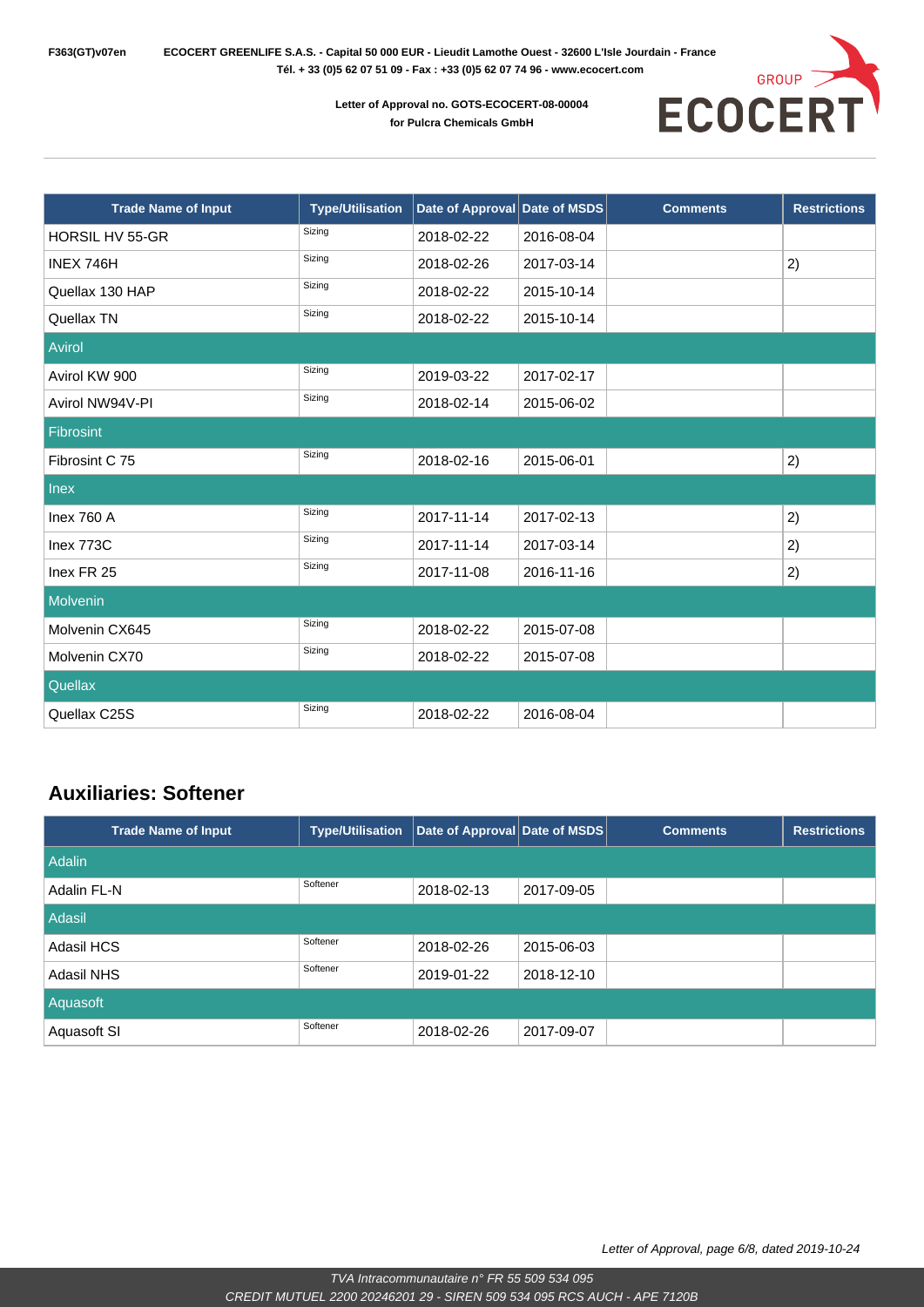

| <b>Trade Name of Input</b> | <b>Type/Utilisation</b> | Date of Approval Date of MSDS |            | <b>Comments</b> | <b>Restrictions</b> |
|----------------------------|-------------------------|-------------------------------|------------|-----------------|---------------------|
| <b>Belfasin</b>            |                         |                               |            |                 |                     |
| Belfasin 66 V              | Softener                | 2018-06-20                    | 2017-09-15 |                 |                     |
| Belfasin GT-N              | Softener                | 2018-02-26                    | 2017-09-06 |                 |                     |
| <b>Belfasin OET</b>        | Softener                | 2018-02-14                    | 2017-02-08 |                 |                     |
| <b>Belsoft</b>             |                         |                               |            |                 |                     |
| Belsoft 300 V              | Softener                | 2018-06-20                    | 2017-09-15 |                 |                     |

#### **Auxiliaries: Spinning**

| <b>Trade Name of Input</b> | <b>Type/Utilisation</b> | Date of Approval Date of MSDS |            | <b>Comments</b> | <b>Restrictions</b> |
|----------------------------|-------------------------|-------------------------------|------------|-----------------|---------------------|
| Silkol FD                  | Spinning                | 12018-11-26                   | 2017-04-13 |                 |                     |
| Stantex 7261               | Spinning                | 2018-02-26                    | 2015-06-03 |                 |                     |
| <b>Stantex</b>             |                         |                               |            |                 |                     |
| Stantex ET 422             | Spinning                | 2018-06-20                    | 2015-06-03 |                 |                     |

#### **Auxiliaries: Water Repellent**

| <b>Trade Name of Input</b> | Type/Utilisation   Date of Approval   Date of MSDS |            |            | <b>Comments</b> | <b>Restrictions</b> |
|----------------------------|----------------------------------------------------|------------|------------|-----------------|---------------------|
| Repellan                   |                                                    |            |            |                 |                     |
| Repellan T                 | <b>Water Repellent</b>                             | 2018-02-22 | 2015-09-09 |                 |                     |

#### **Auxiliaries: Wetting**

| <b>Trade Name of Input</b> | <b>Type/Utilisation</b> | Date of Approval Date of MSDS |            | <b>Comments</b> | <b>Restrictions</b> |
|----------------------------|-------------------------|-------------------------------|------------|-----------------|---------------------|
| <b>Breviol</b>             |                         |                               |            |                 |                     |
| <b>Breviol ELN</b>         | Wetting                 | 2018-11-12                    | 2018-05-07 |                 |                     |
| Foryl                      |                         |                               |            |                 |                     |
| Foryl JA                   | Wetting                 | 2018-02-26                    | 2016-10-24 |                 |                     |
| Foryl WET                  | Wetting                 | 2018-06-20                    | 2017-10-24 |                 |                     |